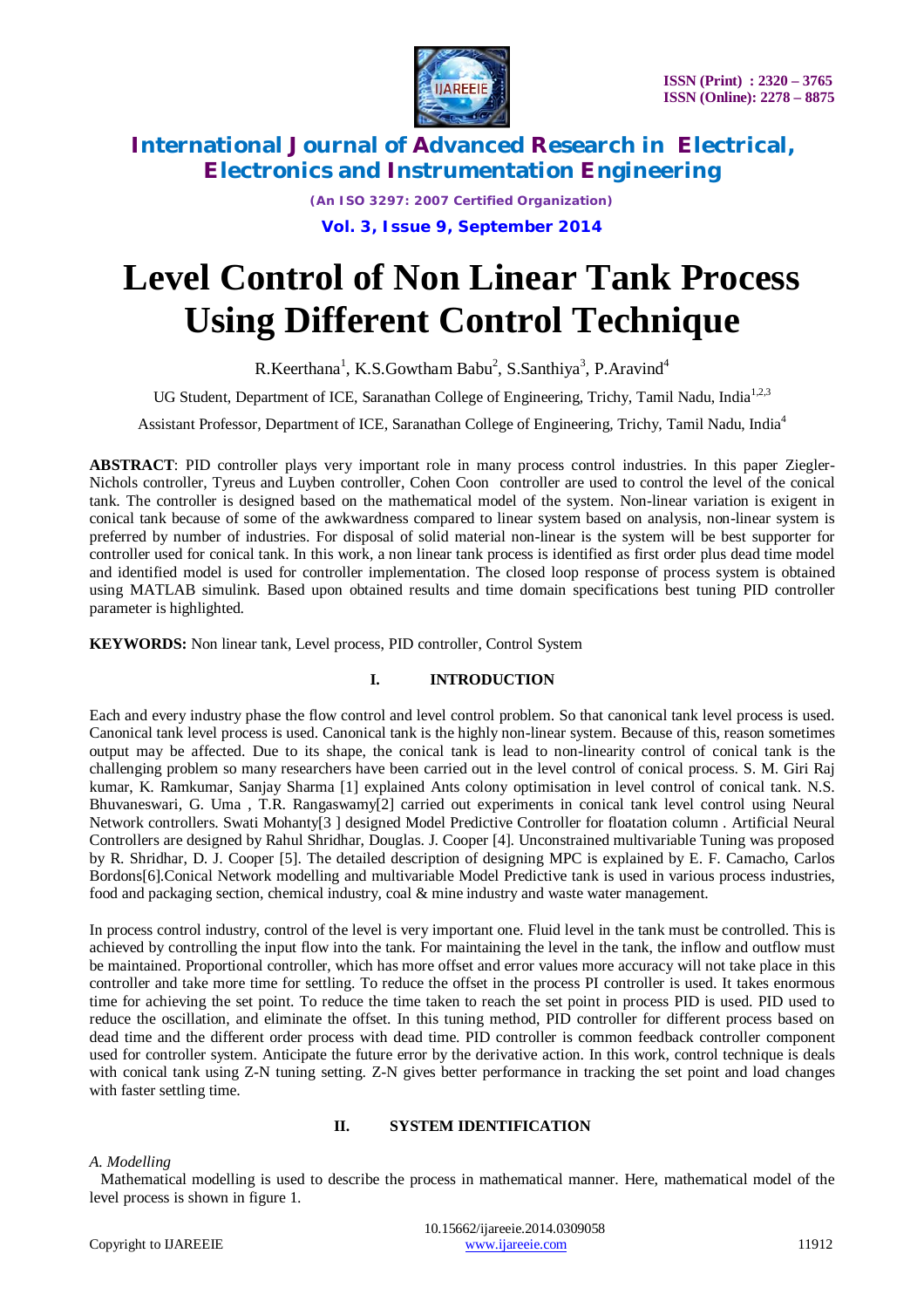

*(An ISO 3297: 2007 Certified Organization)*

**Vol. 3, Issue 9, September 2014**



**Figure:1: Schematic diagram of conical tank**

| The area of the conical tank is given by,<br>$A=\pi r^2$      | (1) |
|---------------------------------------------------------------|-----|
| $Tan = r/h = R/H$                                             | (2) |
| $r=R * h/H$                                                   |     |
| According to law of conservation of mass,                     |     |
| Inflow rate - outflow rate $=$ accumulation                   | (3) |
| Fin - Fout $=A(dh/dt)$                                        | (4) |
| Fout=k√h                                                      | (5) |
| Where k is the discharge coefficient                          |     |
| Subs $5$ in 4, we get                                         |     |
| Fin - k $\sqrt{h} = A$ (dh/dt dh/dt = (Fin - k $\sqrt{h}$ )/A | (6) |
| Where, dh/dt-rate of change of height                         |     |
| Therefore,                                                    |     |
| $A = (\pi * R^2 * h^2)/H^2$                                   |     |

Substituting the value of A in equations, we get

 $Fin - Four = 1/s$  [Adh/dt +h( $2*\pi*R^{2*}h*1/H^2$ )\*db/dt] (7)

The above Equation describe the mathematical model for single conical tank level process, this equation is implemented in MATLAB Simulink. The basic method of identifying the system is step response method. A step change in inlet flow rate represents a process as first order transfer function with dead time.

$$
G(s) = \frac{K_p e^{-\tau_d(s)}}{\tau s + 1} \tag{8}
$$

Where K is the process gain;  $\tau$  is the first order time constant;  $\tau_d$  is the dead time

### **Table.1: Operating parameters of the process tank**

| <b>Parameter</b> | <b>Description</b>       | <b>Value</b>              |
|------------------|--------------------------|---------------------------|
| Fin              | Max. Inflow rate of tank | 400LPH                    |
| K                | Value co-efficient       | $55 \text{cm}^2/\text{s}$ |
| Н                | Total height of the tank | 73 cm                     |
|                  | Top radius               | 19.25cm                   |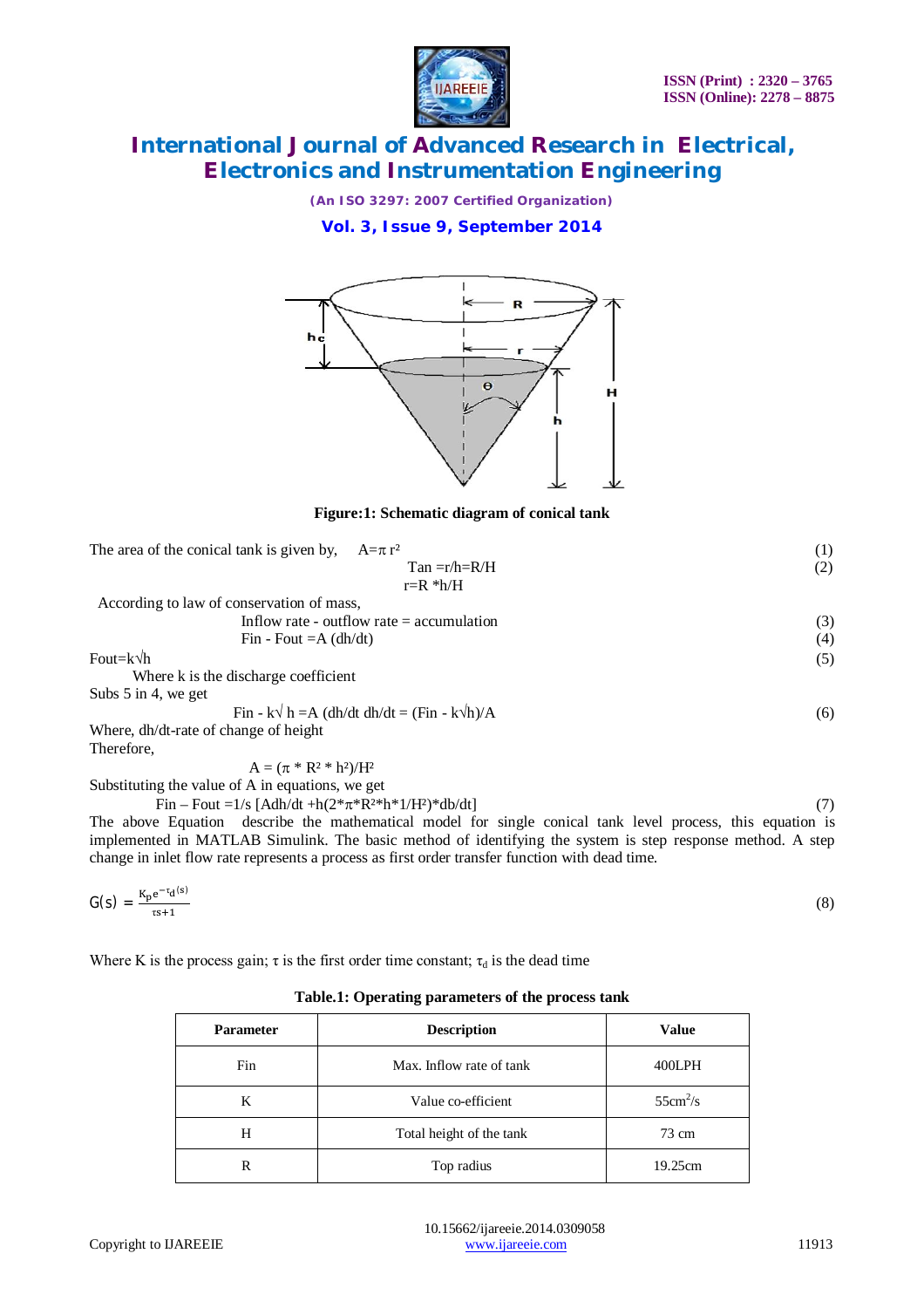

*(An ISO 3297: 2007 Certified Organization)*

# **Vol. 3, Issue 9, September 2014**

# **III. CONTROLLER TUNING METHOD**

In this work, a conventional tuning is performed Ziegler-Nichols based PID controller setting and the performance is compared with CC and TL based PID controller. Specific tuning parameters are used for PIDcontroller. Some of the tuning methods are Ziegler Nichols method, and Tyreus-Luyben method, Cohn coon method.

#### *A.Ziegler Nichols Method*

This method was proposed by john G.ziegler and Nathaniel B.nichols. This popular method is frequency response analysis of the process; it is also known as ultimate gain method. Loop of this Ziegler Nichols closed loop.controlleris placed in this loop. By adjusting the gain of control system, ultimate gain  $(k<sub>u</sub>)$  can be measured and oscillation period also measured in terms of  $(p_u)$  ultimate period. After measuring the ultimate gain and oscillation period values are noted. By using this  $k_u$ ,  $p_u$  value -t<sub>r</sub>, t<sub>s</sub>, peak overshoot can be determined easily.

#### **Table. 2. Ziegler-Nichols Tuning formula**

| <b>Types of Controllers</b> | <b>Parameters</b> |       |                      |
|-----------------------------|-------------------|-------|----------------------|
|                             | 1Y                |       |                      |
| PIE                         | N∐∕<br>.          | – /⊺י | $\sqrt{O}$<br>″⊺⊺/ O |

### *B.Cohen –Coon Method*

In this method the process reaction curve is obtained first by applying an open loop test and then the process dynamics is approximated by a first order plus dead time model. This method is used when big delays are found in real time process. One of the disadvantage of Cohen - Coon method is that the resulting closed loop system is often more oscillatory than the desired signal.

| Tubici oi Conch Coon tunnic formula |                                                       |                                         |              |
|-------------------------------------|-------------------------------------------------------|-----------------------------------------|--------------|
| <b>Types of Controllers</b>         | <b>Parameters</b>                                     |                                         |              |
|                                     | ΔC                                                    |                                         |              |
| PID                                 | $\mathbf{m}$<br>u<br>$\sim$<br>$4u_m$<br>$\mathbf{m}$ | 32<br>$+ 6d/\tau_m$<br>u<br>$8d/\tau_m$ | 2d/ $\tau_m$ |

### **Table. 3. Cohen-Coon tuning formula**

#### C.Tyreus Luyben's Method

It is similar to the Ziegler-Nichols method. The Tyreus and Luyben's tuning method Luyben and Luyben (1997) is based on oscillations as in theZiegler-Nichols' method, but with modified formulas for the controller parameters to obtain better stability

| Table. 4. Tyreus-Luyben's Tuning formula: |  |  |  |  |  |
|-------------------------------------------|--|--|--|--|--|
|-------------------------------------------|--|--|--|--|--|

| <b>Types of Controllers</b> | <b>Parameters</b>                               |                      |                               |
|-----------------------------|-------------------------------------------------|----------------------|-------------------------------|
|                             |                                                 |                      |                               |
| PID                         | $\mathbf{I} \mathbf{M}$ $\mathbf{I} \mathbf{M}$ | $\sim$ $\sim$ $\sim$ | $\mathbf{U} \cdot \mathbf{L}$ |

# **IV. COMPARATIVE CONTROLLER ANALYSIS RESULTS**

Application and analysis of closed loop system is performed by implementing values available in table 5. PID controller setting values are calculated using the tuning formulas and values are shown in table 5.

| <b>Table 5. Obtained PID Values</b> |  |
|-------------------------------------|--|
|                                     |  |

| <b>Tuning Method</b> | $-$<br>ĸс                      | $\mathbf{v}$<br>m    | $\mathbf{r}$<br>nu |
|----------------------|--------------------------------|----------------------|--------------------|
| Z-N                  | $\cap$<br>48.2                 | $\sim$ 0.1<br>16.3   | 35.054             |
| ∟−.                  | $\sim$<br>$\sim$<br>ا ہے ، ا ب | $\Omega^*$<br>$\sim$ | 34.36              |
| $\sim$ $\sim$<br>U-U | 49.56                          | .10                  | 37.866             |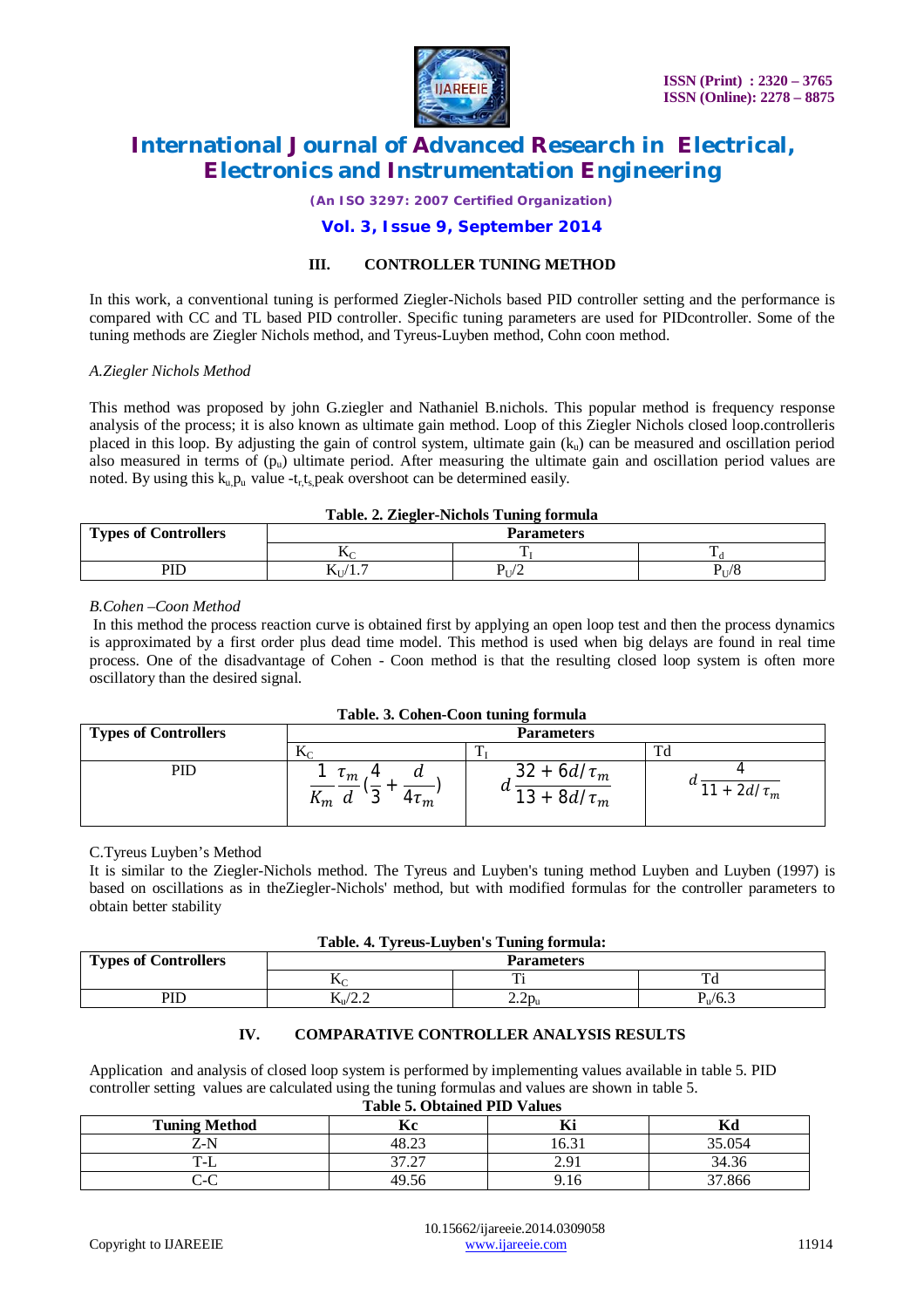

*(An ISO 3297: 2007 Certified Organization)*